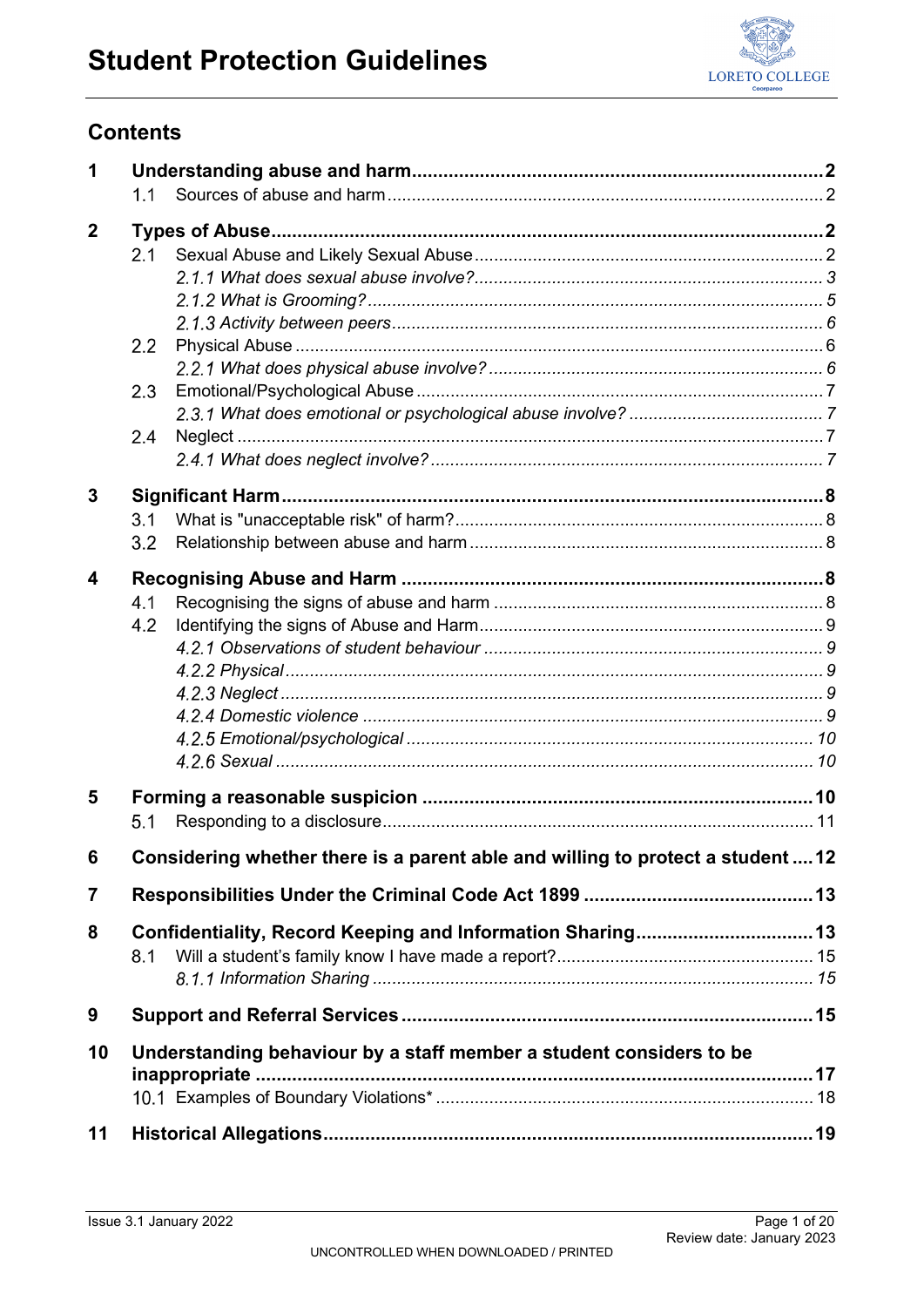

## **Preface**

These guidelines have been developed by the Queensland Catholic Education Commission (QCEC) in conjunction with Catholic School Authorities in order to provide information to support the implementation of the *Student Protection Processes*. These guidelines may be subject to change in line with child protection practice developments, and may be subject to customisation to reflect the resources and systems in place for a particular Catholic School Authority.

### <span id="page-1-0"></span>**1 Understanding abuse and harm**

All children have the right to be safe in environments free from abuse and harm. Where this is not the case, adults have a responsibility to act. This part explains the key concepts that underpin the processes for ensuring the safety of students, in order to inform the actions staff members must take if they form a reasonable suspicion of abuse, harm or staff inappropriate behaviour towards a student.

As a first step, it is important that staff members have an understanding of what is meant by the terms 'abuse' and 'harm'.

Generally, the types of abuse can be summarised as:

- Sexual Abuse
- Physical Abuse
- Emotional / Psychological Abuse
- Neglect

### <span id="page-1-1"></span>**Sources of abuse and harm**

Students can be abused, or experience harm from a number of sources. These include:

**Person associated with the school** *(Staff member, Volunteer or another student at the school)*

**Other person in the community** *(Family friend, neighbour coach, tutor, stranger?*

**Family Member/Relative of the student** *(Parent/Carer, Sibling, Grandparent, other relative)*

**Self-harming by a student**

### <span id="page-1-3"></span><span id="page-1-2"></span>**2 Types of Abuse**

### **Sexual Abuse and Likely Sexual Abuse**

Sexual abuse of a student occurs where a person engages in sexual behaviour with a student, and:

- the other person bribes, coerces, exploits, threatens or is violent toward the relevant person; and/or
- the student has less power than the other person; and/or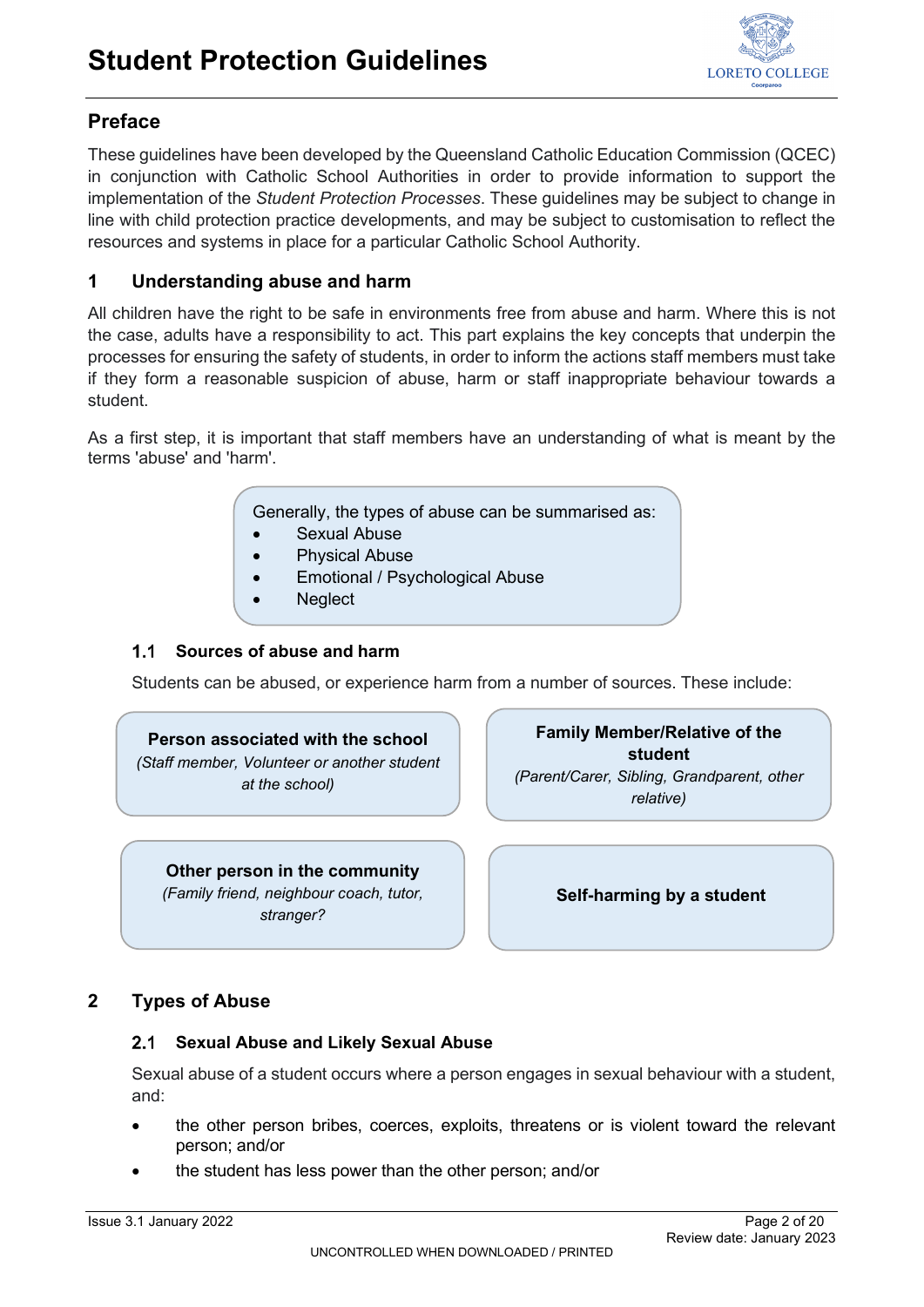

• there is a significant disparity between the student and the other person in intellectual capacity or maturity.

Characteristics of a power imbalance include: significant differences in age, developmental ability, authority, influence or some kind of control over the student.

Likely sexual abuse is where it is more probable than not that a student will be sexually abused in the future. One situation where a reasonable suspicion of likely sexual abuse could be formed is where '**grooming'** behaviours towards a student are identified.

**IMPORTANT NOTE: Sexual Activity between staff members and students** The involvement of any staff member or volunteer within a school in sexual activity with, or sexual exploitation of, a student attending that school is always to be regarded as

sexual abuse.

#### <span id="page-2-0"></span> $2.1.1$ *What does sexual abuse involve?*

Sexual abuse involves an imbalance of power between a student and the other person. The imbalance of power allows force, trickery, emotional bribery, blackmail or emotional pressures to be used against the student to involve him/her in sexual activity or to sexually exploit him/her. Secrecy, the misuse of power and distortion of adult-child relationships may also be involved.

Sexual abuse involving physical contact with a student could include:

- touching, kissing, holding or fondling a student's body in a sexual manner;
- touching, kissing or fondling a student's genital area;
- engaging in or attempting to engage in vaginal or anal intercourse with a student;
- penetrating or attempting to penetrate a student's vagina or anus with a finger or other object;
- engaging or attempting to engage in oral sex with a student; or
- engaging or attempting to engage in masturbation with a student.

It does not matter whether the student is clothed or unclothed whilst sexual abuse involving physical contact takes place. Engagement of a student in sexual acts by duress or through inducements of any kind is considered sexual abuse.

Sexual abuse/likely sexual abuse of a student may not necessarily involve physical contact. It could, for example, involve behaviour that occurs in the student's direct presence or that occurs indirectly including through electronic communications. Examples include:

- exposing a sexual body part to a student;
- requesting a student to expose a sexual body part;
- making obscene or sexually explicit remarks to a student;
- sending obscene or sexually explicit material to a student;
- blatant or persistent intrusion into a student's physical privacy;
- voyeurism covertly observing intimate behaviour that is normally private;
- exposing a student to pornographic films, photographs, magazines or other material;
- having a student pose or perform in a sexually explicit manner;
- exposing a student to a sexual act;
- forcing a student to witness a sexual act; or
- communicating with a student in a sexually intrusive way.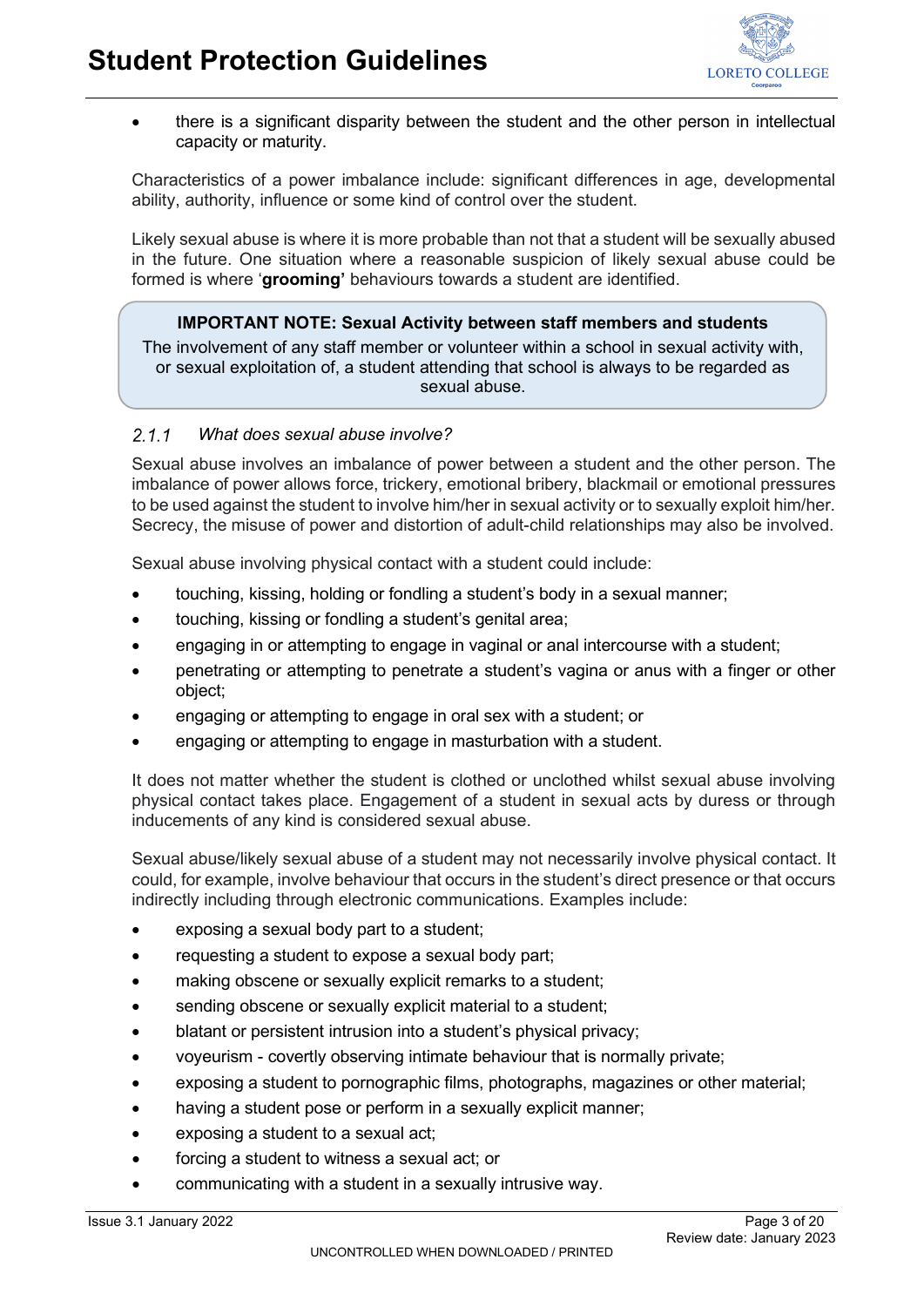<span id="page-3-0"></span>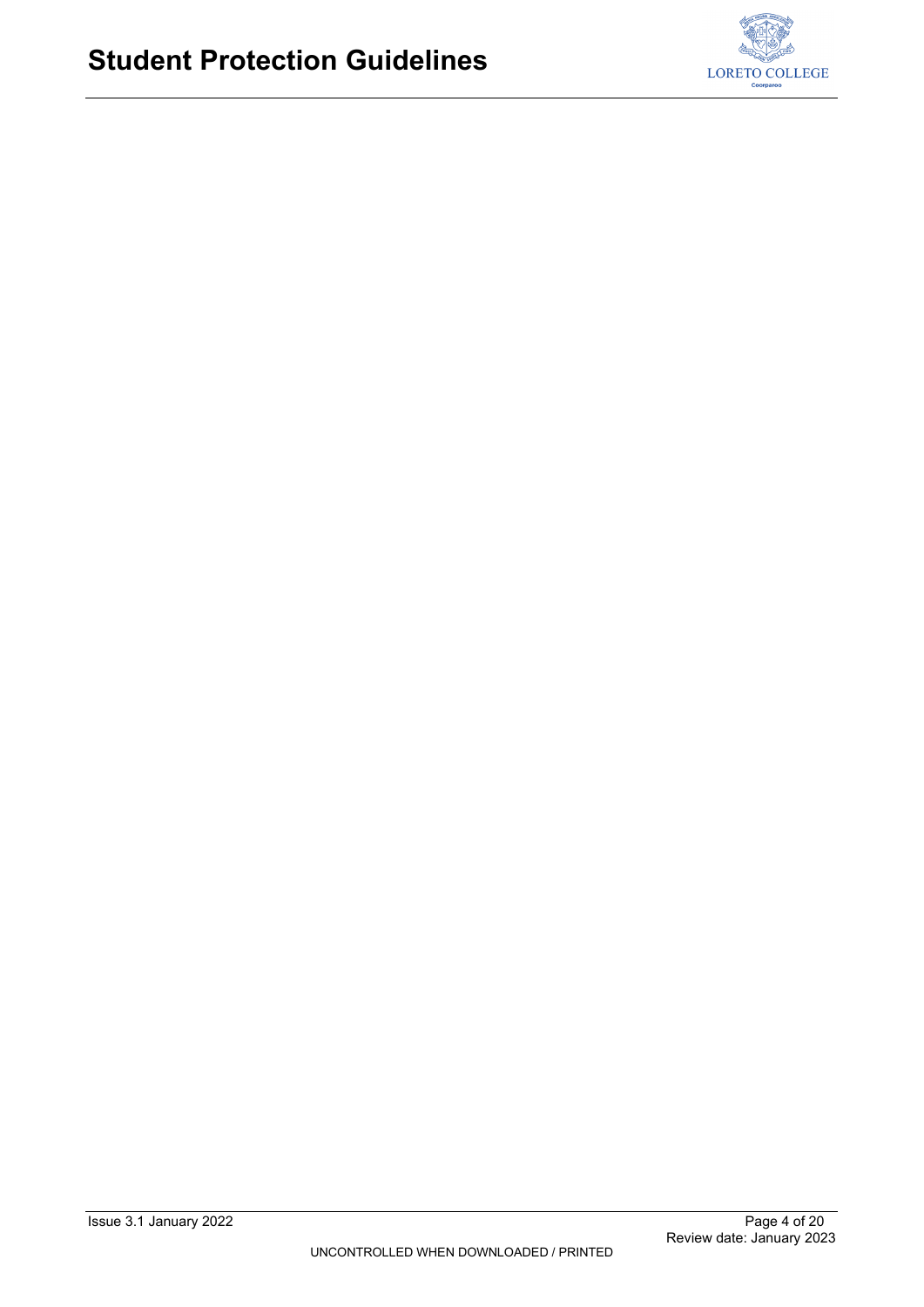

#### $2.1.2$ *What is Grooming?*

Sexual offending against a child is rarely a random act by a stranger. It is commonly based on a relationship with the child that has been formed over time. The abuse is commonly well thought out and planned in advance. Offenders may often take time to 'groom' their victim, often over a lengthy period. They will also often 'groom' the child's parents, care-providers or others who might otherwise protect them from the abuse. This occurs so that the child and his/her parents or care-providers will trust the offender and not suspect any intended wrongdoing.

The establishment of a relationship of trust which is then misused is often very confusing and damaging to the child, who may not even immediately recognise what is happening to them as abuse. Grooming behaviour is unlikely to be recognised when observed as a one-off event, but a pattern of grooming of the intended victim and/or the intended victim's parents or careproviders is likely to be recognised. Grooming will tend to develop in intensity over time. It will also tend to include elements of secrecy and concealment. It is important to be aware of the types of behaviours that can be used in the process of grooming a child or young person, while remembering that some of the behaviours might equally reflect normal interactions based on genuine motives of care and concern. This is the reason that, for staff members, the observance of clear professional boundaries and transparency in the declaration of potential conflicts of interest is a vital part of the protection of children and of the professional integrity of staff members themselves.

Recognition of the grooming process that is used as a preparation for the sexual abuse of a child is an indicator of likely sexual abuse.



Some examples of 'grooming' behaviour could include: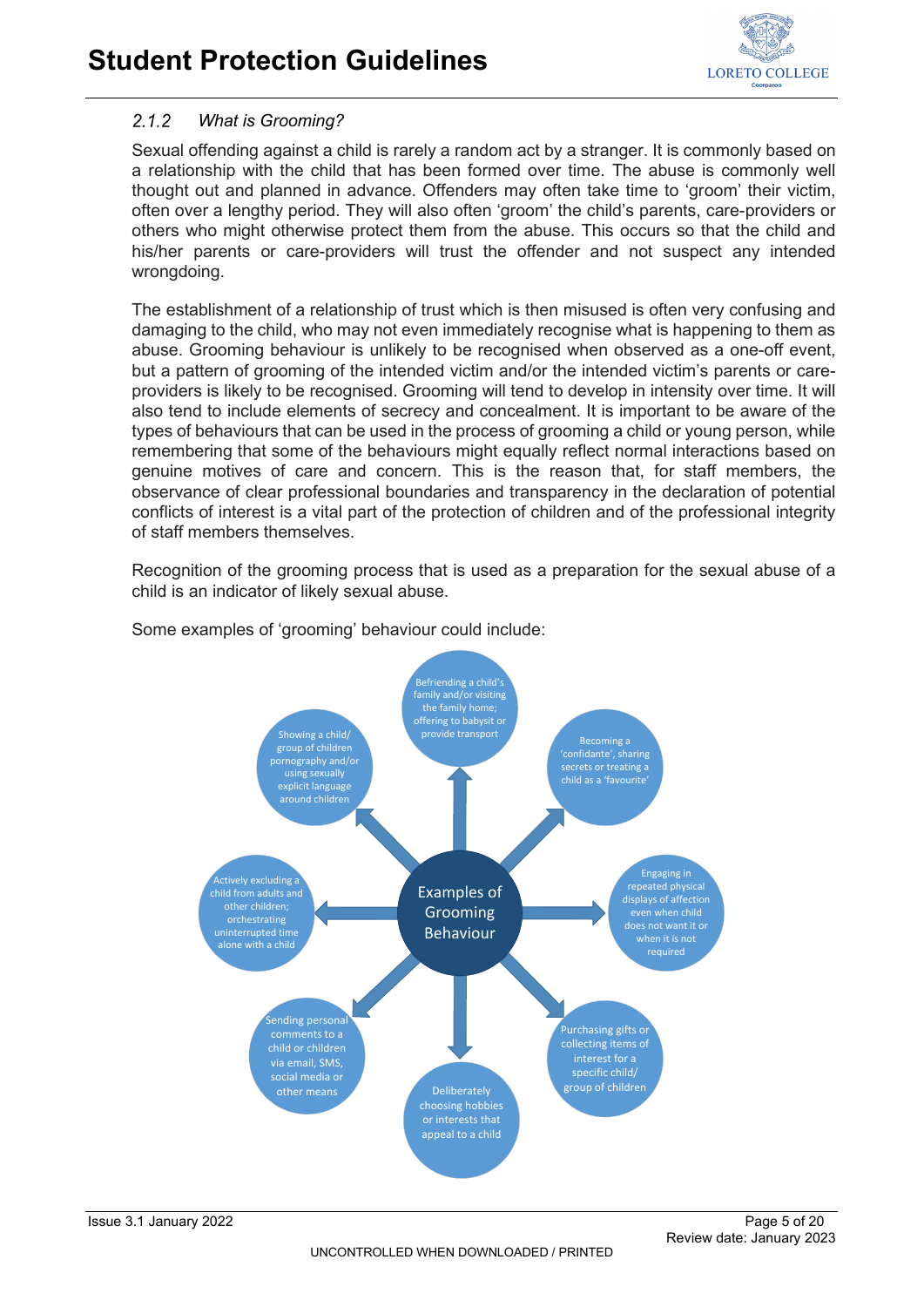

#### <span id="page-5-0"></span> $2.1.3$ *Activity between peers*

### *Sexual activity between students*

It is important to note that activity between peers may also be considered abusive, especially if the relationship is coercive or the behaviour forceful, degrading or threatening. Sexual activity between young people under 16 years of age is not automatically considered to be sexual abuse, even though technically it is unlawful in Queensland. The dynamics and characteristics of the sexual activity is a key consideration. For example, if a young person under the age of 16 years engages in sexual activity with a peer and there is no imbalance of power, coercion or manipulation involved, this may not be considered sexual abuse. On the other hand, if there is a power imbalance, coercion or manipulation in the sexual activity between a young person 16 years and older and another person, this may be considered sexual abuse.

**IMPORTANT NOTE:** Sexual activity between students or peers where one party is 18 years or older and the other under the age of 16 years is a child sexual offence.

Under s229BC of the Criminal Code Act 1899, adults are required to report a child sexual offence to the Queensland Police Service unless it has been reported under the EGPA or the CPA (see Student Protection Processes for Queensland Catholic School Authorities).

### *Student sexual behaviour*

Suspicions that a student has been sexually abused may also be formed in some cases where a student exhibits concerning sexual behaviour. **Resources** such as those published by the Department of Child Safety, Youth and Women can assist in identifying age inappropriate sexual behaviour, and **Section 4.2** details further signs of sexual abuse.

### <span id="page-5-1"></span>**Physical Abuse**

**Physical abuse** refers to non-accidental use of physical force against a child by another person that results in significant harm to the child.

#### <span id="page-5-2"></span> $2.2.1$ *What does physical abuse involve?*

Examples of physical abuse include but are not limited to hitting, shaking, throwing, burning, biting, poisoning and female genital mutilation. The definition of physically abusive behaviour extends to the fabrication, exaggeration and inducing of illness symptoms in a child.

A person does not have to intend to physically harm a child to have physically abused them (for example, physical punishment that results in bruising or fractures would generally be considered physical abuse). Physical abuse does not always leave visible marks or injuries. Physical abuse can result in significant physical harm (for example, fractures, burns or bruises) and/or emotional/psychological harm (for example, hyper vigilance, depression or persistent state of fear and anxiety) to a child.

When considering if a child is at unacceptable risk of suffering harm caused by physical abuse by a person, a range of factors are considered. Examples include:

- the person's propensity towards violence,
- the degree of control a person has over their own behaviour or the behaviour of others,
- the physical force used and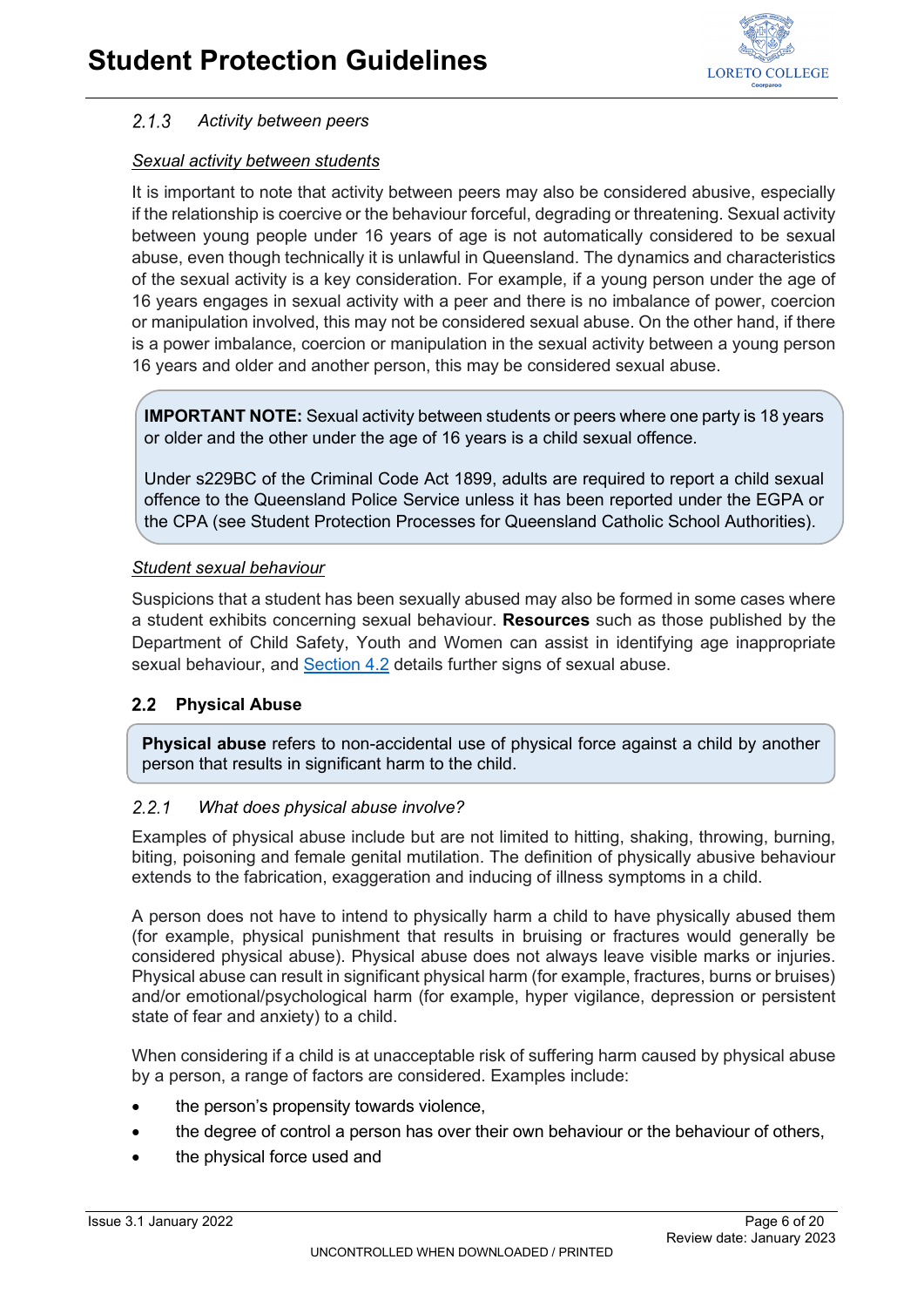

• the ability and willingness of another adult to act protectively to prevent the physical abuse.

Examples of situations which give rise to an unacceptable risk of physical abuse include, though are not limited to:

- domestic violence involving the throwing of objects; or
- situations in which a baby is shaken but not obviously injured.

### <span id="page-6-0"></span>**Emotional/Psychological Abuse**

**Emotional or psychological abuse** is the persistent emotional ill-treatment of a child which causes severe and persistent adverse effects on a child's emotional development.

#### <span id="page-6-1"></span> $2.3.1$ *What does emotional or psychological abuse involve?*

Examples of emotional abuse include but are not limited to constant criticism, public humiliation, belittling, constant yelling, withholding praise and affection, excessive teasing, scape-goating, rejection, hostility, exposure of a child to domestic and family violence and conveying that a child is worthless or unloved, inadequate or valued only insofar as the child meets the needs of another person.

Emotional or psychological abuse may feature age or developmentally inappropriate expectations being imposed on children. These may include interactions that are beyond the child's developmental capability, as well as overprotection and limitation of reasonable exploration and learning or preventing the child from participating in normal social interaction. Emotional abuse can result in significant harm to a child, for example, it can result in significant emotional / psychological harm such as depression, attachment disorders, chronic feeling of fear/anxiety or self-harm.

A child is considered to be at unacceptable risk of suffering harm caused by emotional abuse in a number of situations for example the frequent, chronic and entrenched verbal criticisms and hostility directed at the child by another person.

### <span id="page-6-2"></span>2.4 Neglect

**Neglect** is the persistent failure to provide for a child's basic physical and emotional necessities of life such that the child's health and development are affected.

#### <span id="page-6-3"></span> $2.4.1$ *What does neglect involve?*

Neglect is the persistent failure to provide for a child's basic physical and emotional necessities of life such that the child's health and development are affected. Basic needs include: food, housing, adequate clothing; personal hygiene and hygienic living conditions; health care, including the timely provision of medical treatment and dental care; and adequate supervision and protection needed for the child's optimal growth and development. Neglect may occur during pregnancy as a result of maternal substance abuse.

Neglect can result in a significant impact on a child's physical, emotional and psychological wellbeing. It can result in significant physical harm such as serious injury or death. For example, failure to supervise a child may result in a child ingesting poison, or getting seriously injured or getting burnt. Neglect can also result in serious emotional/ psychological harm such as attachment disorders, failure to thrive in infants and significant developmental delays.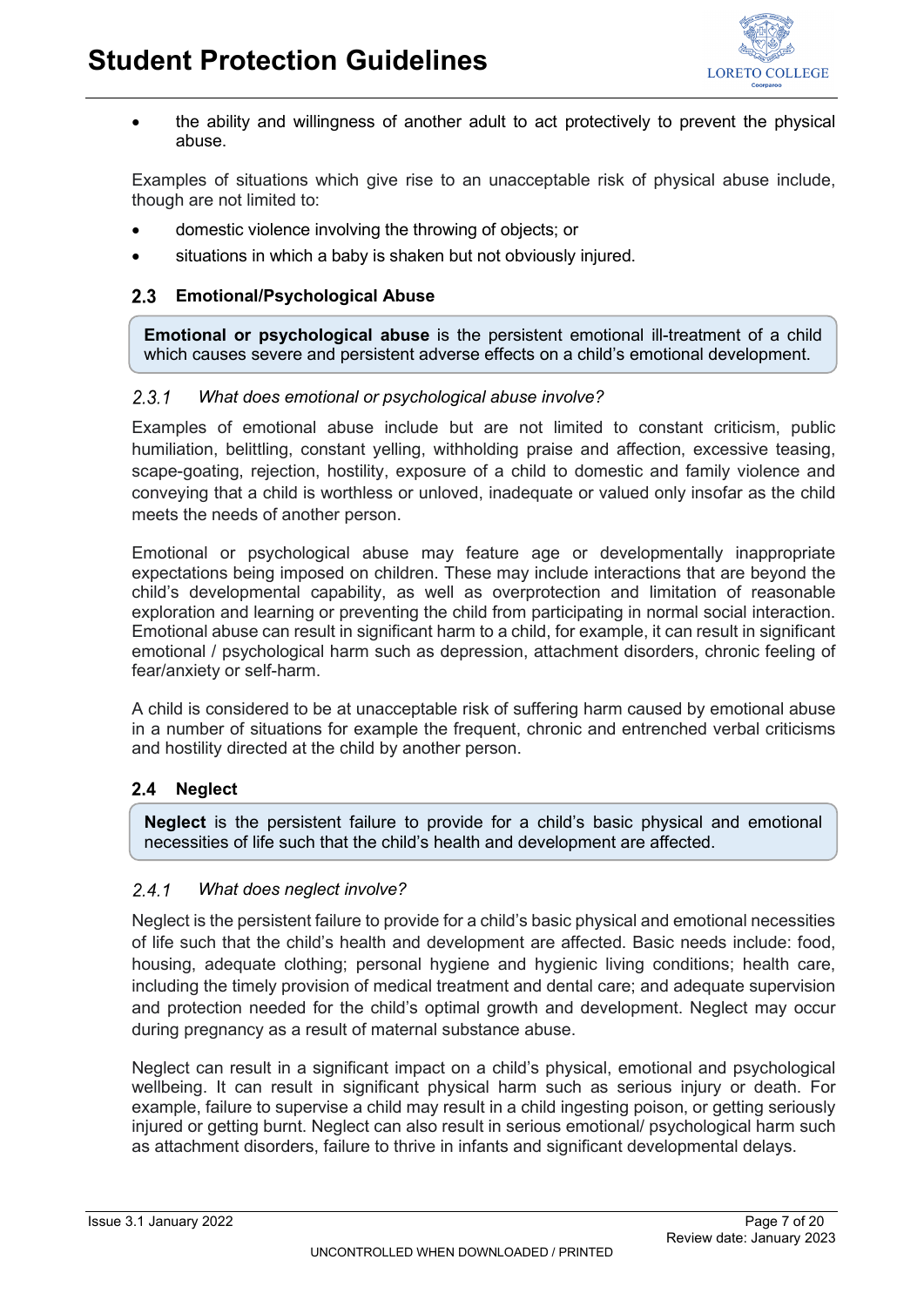

A child is considered to be at unacceptable risk of neglect in situations such as severe or chronic substance misuse, significant mental illness, lack of parenting skills and addiction to gambling by the child's primary parent or care-provider inhibiting their capacity to provide sufficient care.

*More information around understanding child abuse and harm can be found on the [Department](https://www.csyw.qld.gov.au/child-family/protecting-children)  [of Child Safety, Youth and Women](https://www.csyw.qld.gov.au/child-family/protecting-children) website.*

### <span id="page-7-0"></span>**3 Significant Harm**

Harm can be caused by physical, psychological or emotional abuse, sexual abuse or neglect. Harm refers to the detrimental effect or impact of abuse/neglect on a child. For statutory intervention to occur, there must be information to suggest:

- that the child has suffered, is suffering or is at any unacceptable risk of suffering significant harm; and
- there may not have a parent able and willing to protect the child from harm.

Harm can be caused by a single act, omission or circumstance or a series or combination of acts, omissions or circumstances. This series or combination of acts, omissions or circumstances is often referred to as "cumulative harm".

### <span id="page-7-1"></span>**What is "unacceptable risk" of harm?**

A child is considered to be at unacceptable risk of suffering harm if there are grounds to suspect that unless someone intervenes to prevent it, the actions of a person will result in, or is likely to result, in a detrimental effect of a significant nature on the child's physical, emotional and/or psychological well-being.

### <span id="page-7-2"></span>**Relationship between abuse and harm**

In essence, abuse is the action towards a student, and harm is the impact of that action on the child. Children can experience multiple types of abuse, which in turn can cause multiple types of harm.

| <b>Types of</b> | <b>Physical abuse</b> | <b>Emotional abuse</b> | <b>Sexual abuse</b>     | <b>Neglect</b>         |
|-----------------|-----------------------|------------------------|-------------------------|------------------------|
| <b>Abuse</b>    | Hitting               | Rejection              | Sexual exploitation     | Inadequate             |
|                 | Punching              | Persistent hostility   | Penetration             | supervision            |
|                 |                       |                        | Exposure to Pornography | Poor hygiene/nutrition |
|                 |                       |                        |                         |                        |

 $\overline{1}$ 

| <b>Types of</b>          | <b>Physical</b>   | <b>Emotional</b>              | Psychological                |  |  |
|--------------------------|-------------------|-------------------------------|------------------------------|--|--|
| harm                     | (refers to body)  | (ability to express emotions) | (mind & cognitive processes) |  |  |
| (impact on<br>the child) | <b>Bruising</b>   | Depression                    | Learning and developmental   |  |  |
|                          | <b>Fractures</b>  | Hypervigilance                | delays                       |  |  |
|                          | Internal injuries | Self-harm                     | Impaired self-image          |  |  |

### <span id="page-7-4"></span><span id="page-7-3"></span>**4 Recognising Abuse and Harm**

### **Recognising the signs of abuse and harm**

There are many signs that might lead staff members to have concerns about a student. It is important to keep an open mind when encountering these signs, as their presence does not necessarily mean that the student is experiencing harm caused by abuse and/or neglect. However, they may identify concerns for a student and indicate that further consideration and monitoring is the appropriate response.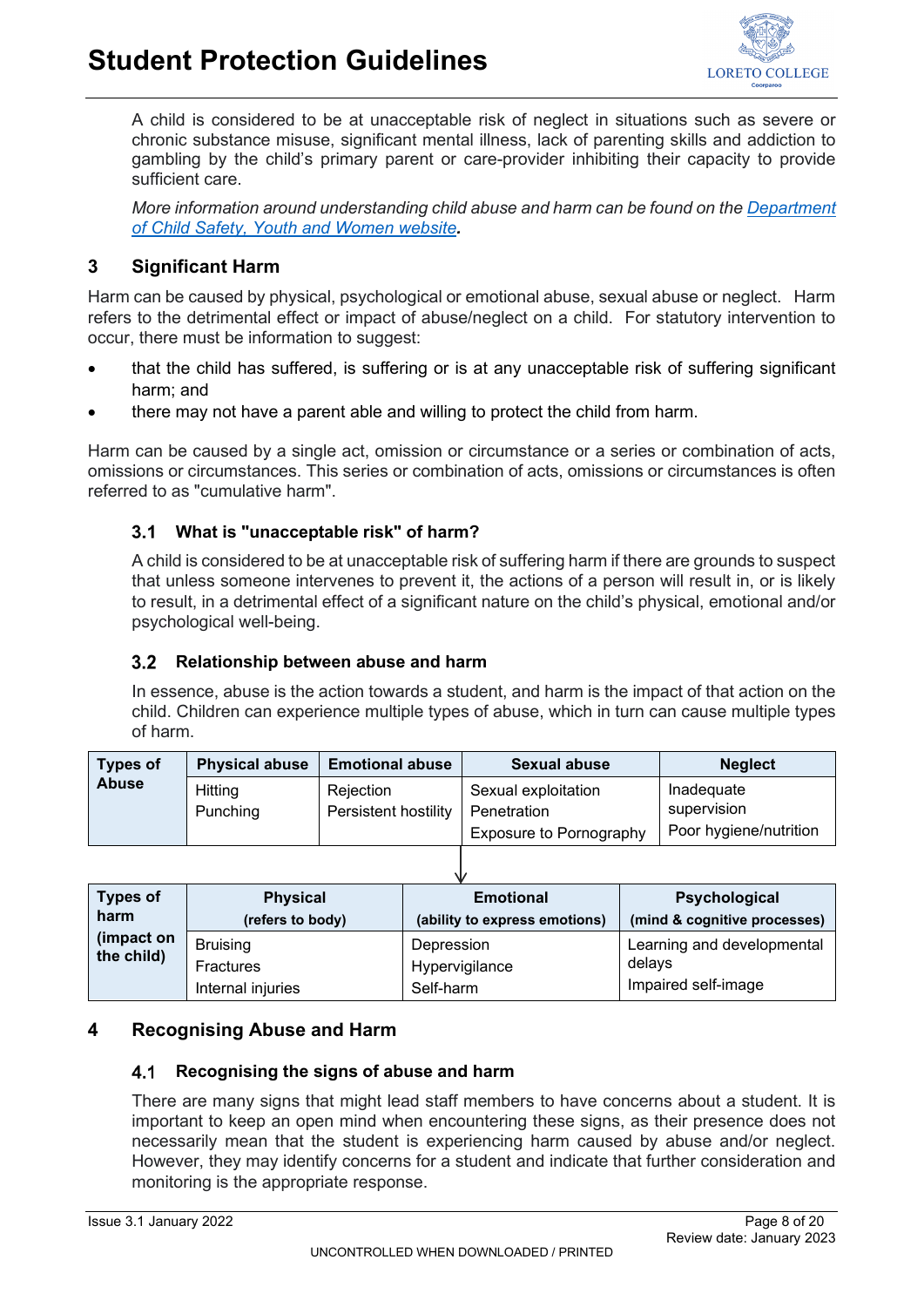

It is important to remember:

- the signs are generally more significant if they are severe, form a pattern, and/or show frequency
- the younger the child involved, the greater the risk
- all factors need to be considered including the child's circumstances and family context.

### <span id="page-8-0"></span>**Identifying the signs of Abuse and Harm**

#### <span id="page-8-1"></span> $4.2.1$ *Observations of student behaviour*

In general terms, something may be wrong if you observe student behaviour such as:

- nervousness/withdrawal;
- passivity/excessive compliance;
- evidence of deterioration in peer relationships and/or generally poor peer relationships;
- trouble concentrating at school/unexpected drop in school academic performance;
- frequent absences from school without substantiated or acceptable explanations;
- being extremely aggressive, stealing or running away;
- evidence of extreme or continually aroused emotional states;
- out of character behaviour;
- behaviour that is not age appropriate or typical of peer behaviour;
- in younger students: separation anxiety, changed eating patterns;
- in older students: drug/alcohol use, sexual promiscuity, self-harm or reckless and risktaking behaviour.

In relation to possible harm or risk of harm to a student that may be a result of sexual, physical or emotional abuse and/or neglect you may observe the following:

### <span id="page-8-2"></span> *Physical*

- bruises or lacerations, especially on face, head and neck;
- burns/scalds;
- multiple injuries or bruises, especially over time;
- fractures, dislocations, twisting injuries;
- explanations offered by the child not consistent with the injury or the injury is unable to be explained by the child;
- A child hiding injuries
- repeated injuries with a recurring or similar explanation.

#### <span id="page-8-3"></span> $4.2.3$ *Neglect*

- delay in achieving developmental milestones;
- medical or therapeutic needs not attended to;
- poor personal hygiene leading to social isolation;
- scavenging for/stealing food; lack of adequate school lunches;
- extreme seeking of adult affection;
- flat and superficial way of relating.

#### <span id="page-8-4"></span> $4.2.4$ *Domestic violence*

- difficulties in eating and sleeping;
- hyper vigilance;
- regression to age-inappropriate behaviours;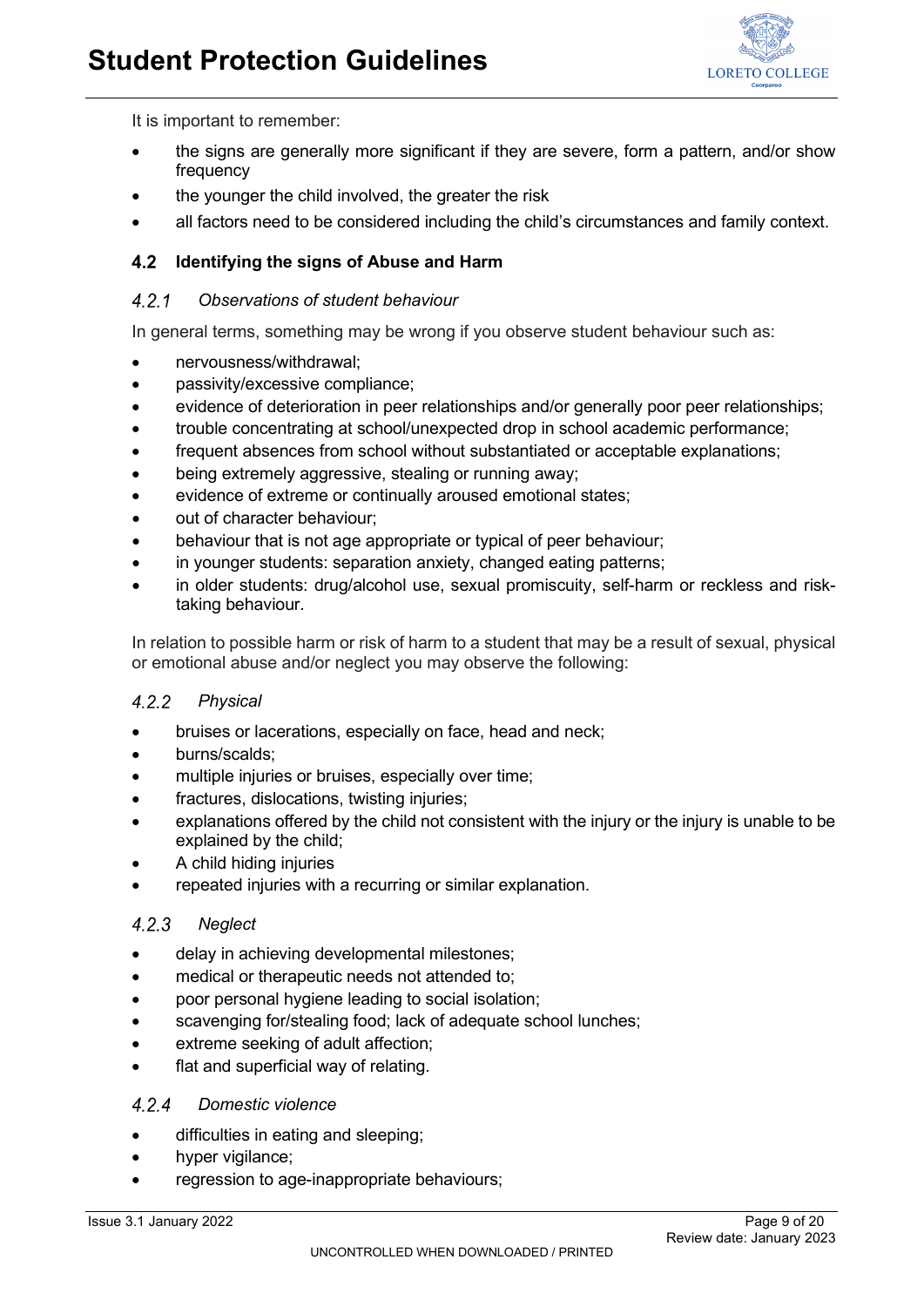

- developmental delays;
- child is over-protective of a parent;
- excessively controlling or aggressive/violent behaviour;
- abuse of siblings/parent.

#### <span id="page-9-0"></span> $4.2.5$ *Emotional/psychological*

- inability to value self and others;
- lack of trust in people;
- statements from the child e.g. "I'm bad; I was born bad";
- extreme attention-seeking behaviours.

#### <span id="page-9-1"></span> $4.2.6$ *Sexual*

- direct or indirect disclosures of abuse;
- concerning sexual behaviour and/or age-inappropriate sexual knowledge;
- use of threats, coercion or bribery to force other children into sexual acts;
- sexual themes/fears expressed in artwork, written work or play;
- repeated urinary tract infections, especially in younger girls;
- physical trauma to buttocks, breasts, genitals, lower abdomen, thighs;
- unexplained accumulation of money/gifts;
- presence of sexually-transmitted infections, especially in younger children

*More information around understanding child abuse and harm can be found on the [Department](https://www.csyw.qld.gov.au/child-family/protecting-children)  [of Child Safety, Youth and Women website](https://www.csyw.qld.gov.au/child-family/protecting-children).* 

### <span id="page-9-2"></span>**5 Forming a reasonable suspicion**

A reasonable suspicion of abuse or harm is a suspicion that would be formed by a reasonable person based on a reasonable view of the evidence available to them. In other words, a reasonable suspicion is an objectively justifiable suspicion that is based on specific facts or circumstances. When a reasonable suspicion is formed, a staff member must act in accordance with the processes outlined in this document.

Generally, the ways in which a staff member may form a reasonable suspicion are as follows:

- A student makes a direct disclosure about another person's behaviour (see Section 5.1)
- A parent or any person reports information of concern about a student and/or another person's behaviour (this information may come from another student, relative, friend, acquaintance of the student, or sometimes could be anonymous)
- Direct observation of abusive or inappropriate behaviour towards a student
- Relevant observations (appearance, behaviours, and situations) are witnessed, or other relevant firsthand knowledge is gained.

Additionally, section 13C of the *Child Protection Act 1999* offers some guidance around forming a reasonable suspicion that a student has suffered, is suffering or is at unacceptable risk of suffering significant harm:

- Whether there are detrimental effects on a child's body or psychological/emotional state, or are likely to become so the future
- The nature and severity of the detrimental effects and the likelihood that they will continue
- The age of the child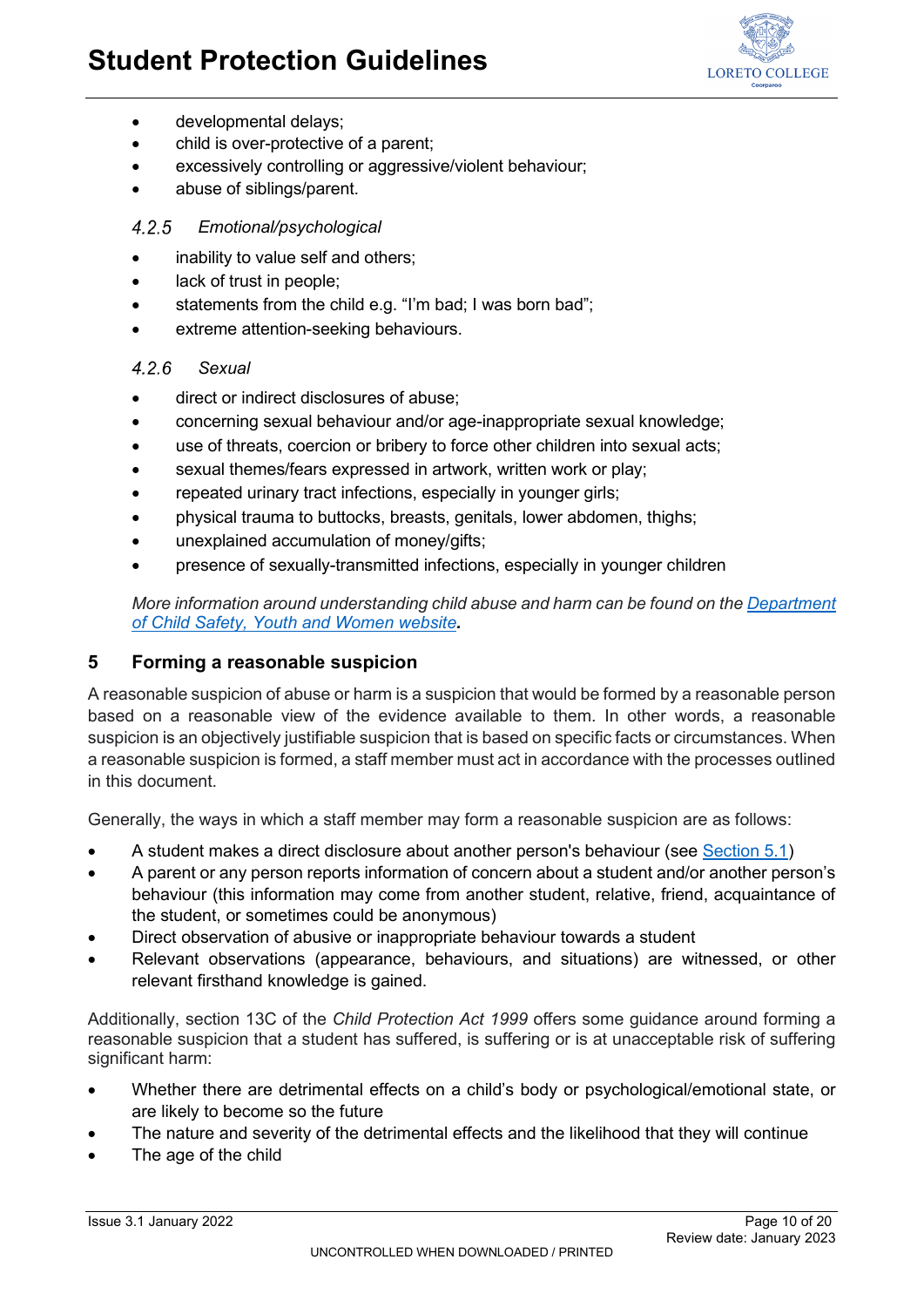

A staff member may **confer** with a colleague as part of the decision making process as to whether they have formed a reasonable suspicion – further detail around **conferral** processes can be found in the Student Protection Processes.

It should be noted that at times information may come to a staff member's attention indirectly (e.g. perhaps third hand). In these cases, the following should be considered:

- it is not the role of the staff member or of the school to investigate, confirm or substantiate the validity of the information;
- in some cases, it may be appropriate to seek additional information to clarify the situation, to the extent necessary to determine any action that may be required under these processes;
- if the information received gives rise to a staff member forming a reasonable suspicion of harm to a student resulting from abuse or neglect, from any source, the staff member must follow the relevant reporting requirements described in the Student Protection Guidelines;
- if the information received by the staff member suggests inappropriate behaviour by a staff member towards a student, then the staff member must follow the relevant reporting requirements described in the Student Protection Processes for Queensland Catholic School Authorities.

NOTE: Staff members must not photograph student injuries or audio/ video record the discussion with the student – this is the role of Police.

Details about how the information came to the staff member's attention should be included in any report made under these processes.

#### <span id="page-10-0"></span> $5.1$ **Responding to a disclosure**

Staff members in schools are often the first people a student may tell when they are feeling unsafe, therefore it is important for staff members to be aware of how children/young people disclose and how to respond in the most appropriate manner. If a student tells a staff member about being abused or harmed:



*Adapted from an AIFS infographic: [Responding to children and young people's disclosure of](https://aifs.gov.au/cfca/sites/default/files/disclosure-infographic.pdf)  [abuse](https://aifs.gov.au/cfca/sites/default/files/disclosure-infographic.pdf)*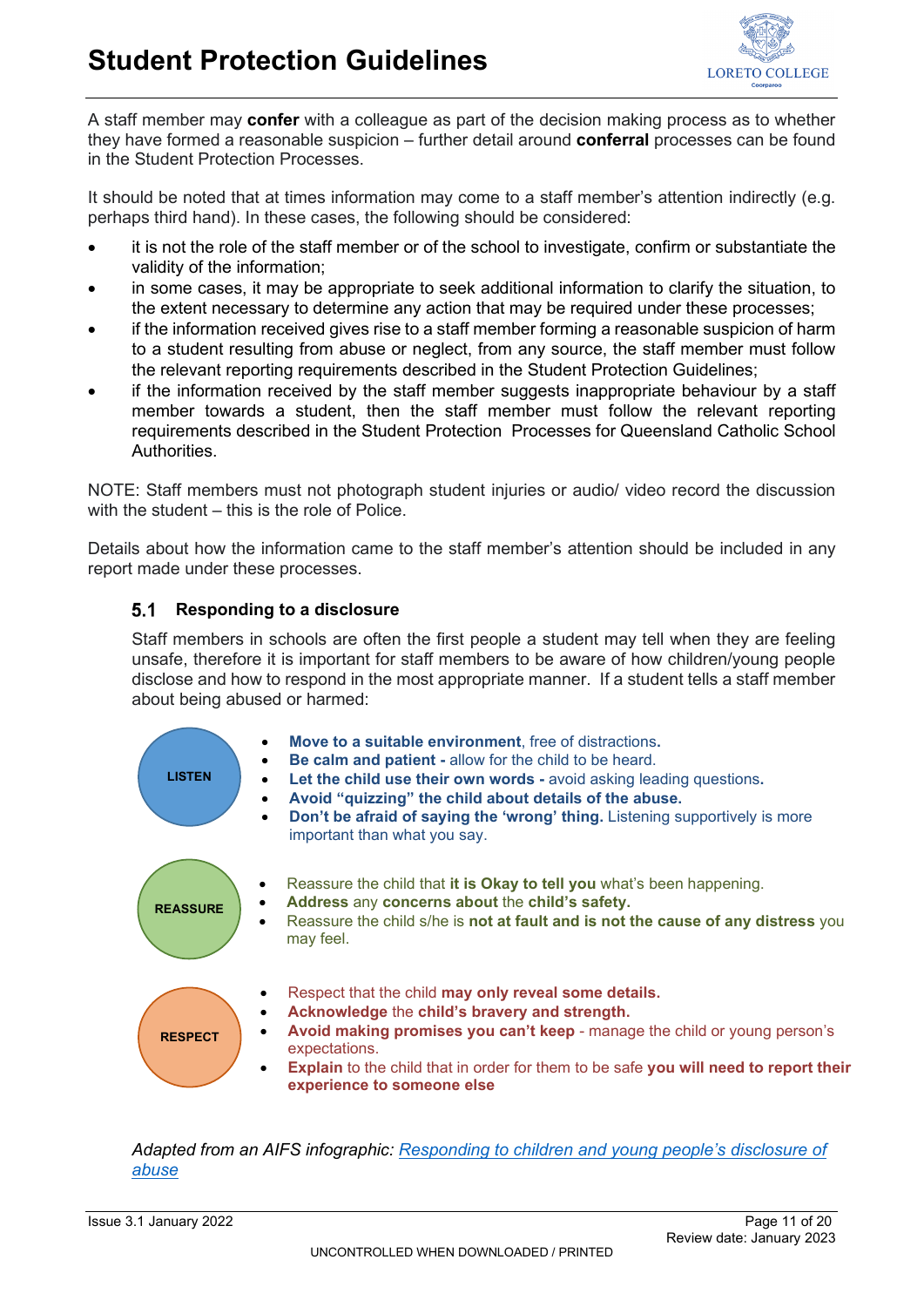

**Remember - it is not a school staff member's role to investigate** a suspicion of an unacceptable risk of abuse/ harm from any source, rather to report a reasonable suspicion of abuse or harm in accordance with the student protection processes. It is the role of officers of Queensland Police Service and qualified officers of the Department of Child Safety, Youth and Women to investigate and collect evidence in the required circumstances, such as conducting interviews with students.

**Only ask enough questions to help you decide whether you have honest and reasonable grounds to form a suspicion** of harm/abuse or an unacceptable risk of harm/abuse. Be aware that any questioning beyond this could cause distress and confusion and could interfere with the integrity of any subsequent investigation undertaken by relevant authorities.

**As soon as possible after the disclosure, make detailed relevant notes** about any signs, disclosures, injuries, and behaviours that caused you to be concerned for the student's safety or wellbeing.

Any response must be focussed on the best interests of the student. As such, the immediate support needs of a student are the priority and staff members must act promptly to raise the concerns with the Principal.

### <span id="page-11-0"></span>**6 Considering whether there is a parent able and willing to protect a student**

Where there is no parent able and willing to protect a child from significant harm, then the Department of Child Safety, Youth and Women intervenes to ensure the safety of the child. This is therefore an important consideration when determining if a matter should be reported Department of Child Safety, Youth and Women.

A parent must be able AND willing to protect the child from significant harm.



In some cases, parents will seek to minimise or reduce the significance of harm suffered by a child (or that the child is at risk of suffering) and this may indicate the parent may not be able and willing to protect the child from harm. For example, this includes a parent minimising serious self-harming behaviours exhibited by their child or failing to recognise the serious and/or long term impacts of a child's medical needs or significant developmental delays.

Forming a reasonable suspicion around whether a parent may be able and willing is based on a number of factors, including: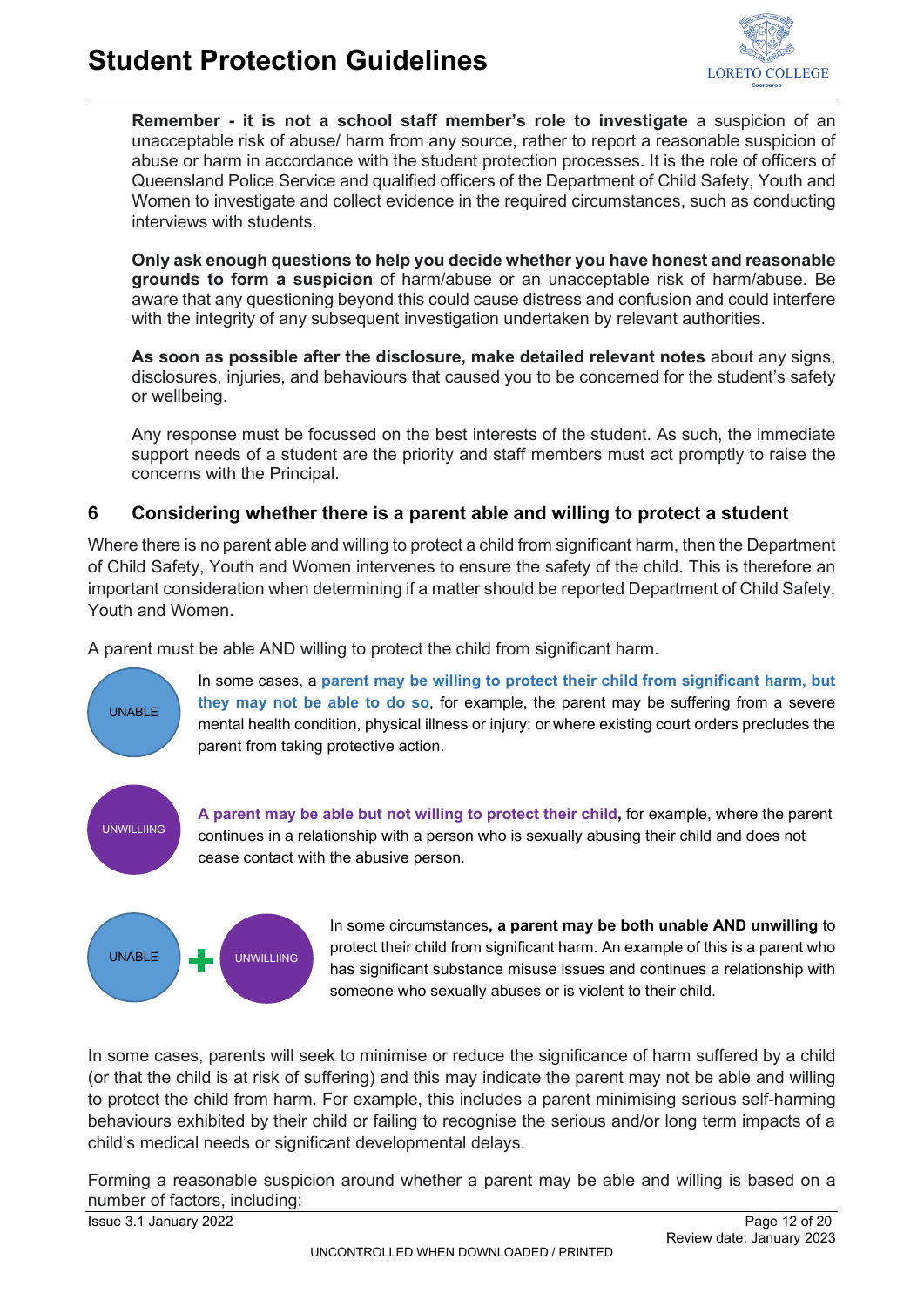

- the observations and knowledge the Principal and staff members may have of the family circumstances;
- disclosures made by a child;
- information provided by another person.

A staff member is not expected to conduct an investigation to ascertain if a parent is able and willing to act protectively, rather must act on the information available to them. Staff members may confer with colleagues to assist in their decision making.

**NOTE: If a reasonable suspicion of sexual abuse or likely sexual abuse is formed a report to the Queensland Police Service is to be made even if there is a parent able and willing to protect the child from harm**.

### <span id="page-12-0"></span>**7 Responsibilities Under the Criminal Code Act 1899**

Under section 229BC of the *Criminal Code Act 1899*, an adult who gains information that causes the adult to believe on reasonable grounds, or ought reasonably to cause the adult to believe, that a child sexual offence is being or has been committed against a child by another adult and at the relevant time the child is or was under 16 years or a person with an impairment of the mind, must report the matter to the Queensland Police Service.

Non-abusive sexual relationships in the following circumstances may fall outside of the mandatory responsibilities of teachers to report sexual abuse under the *Child Protection Act 1999* and staff members to report sexual abuse under the *Education (General Provisions) Act 2006*, but must be reported under the Criminal Code.

- a) Student (18 years or older) commits a child sexual offence against a student under the age of 16 years that does not meet the threshold of 'sexual abuse'
- b) Peer (18 years or older) commits a child sexual offence against a student under the age of 16 years that does not meet the threshold of 'sexual abuse'
- c) Student (18 years or older) commits a child sexual offence against a peer under the age of 16 years that does not meet the threshold of 'sexual abuse'
- d) An allegation against any adult who commits a child sexual offence (where the information is obtained outside the course of employment).

Matters which may be encountered include:

- a) carnal knowledge with or of children under the age of 16
- b) distributing intimate images or prohibited visual recordings
- c) maintaining a sexual relationship with a child.

Without a reasonable excuse (see Legislative References at section 4 of the Student Protection Processes), an adult who fails to disclose the information to a police officer as soon as reasonably practicable after the belief is, or ought reasonably to have been formed, commits a misdemeanour with a maximum penalty of three years imprisonment.

An adult who, in good faith, discloses information about a child sexual offence to a police officer is not liable civilly, criminally or under an administrative process for making the disclosure.

### <span id="page-12-1"></span>**8 Confidentiality, Record Keeping and Information Sharing**

It is essential that student protection processes are managed in a confidential manner that both preserves the dignity and privacy of all affected parties, and ensures that any investigative process is not impaired.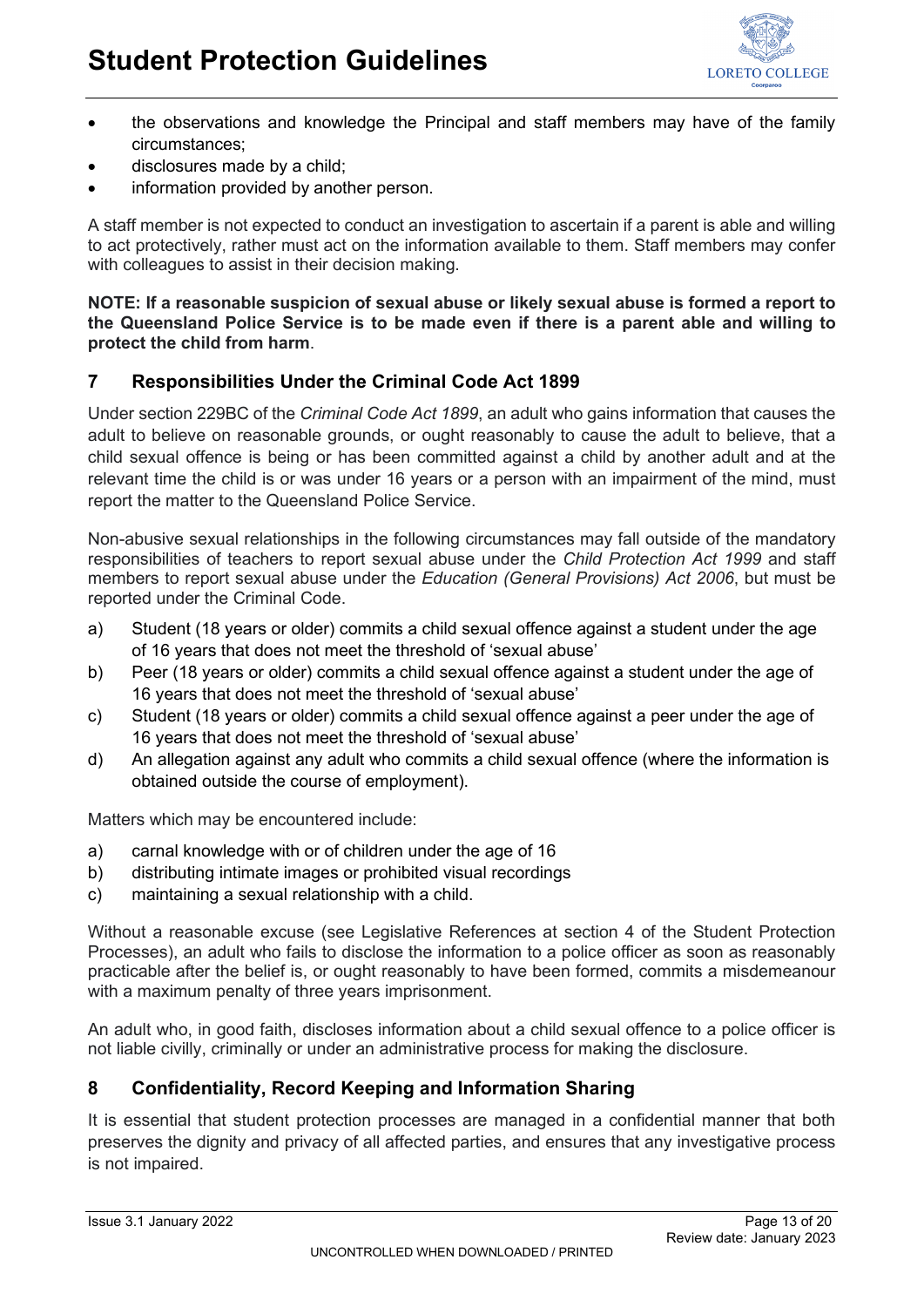

<span id="page-13-0"></span>The management of any student protection concern should be well-documented, with clear records of any disclosures made by a student and any actions taken by the school. All information relating to a student protection concerns, including notes, reports and other documents must be stored securely and confidentially.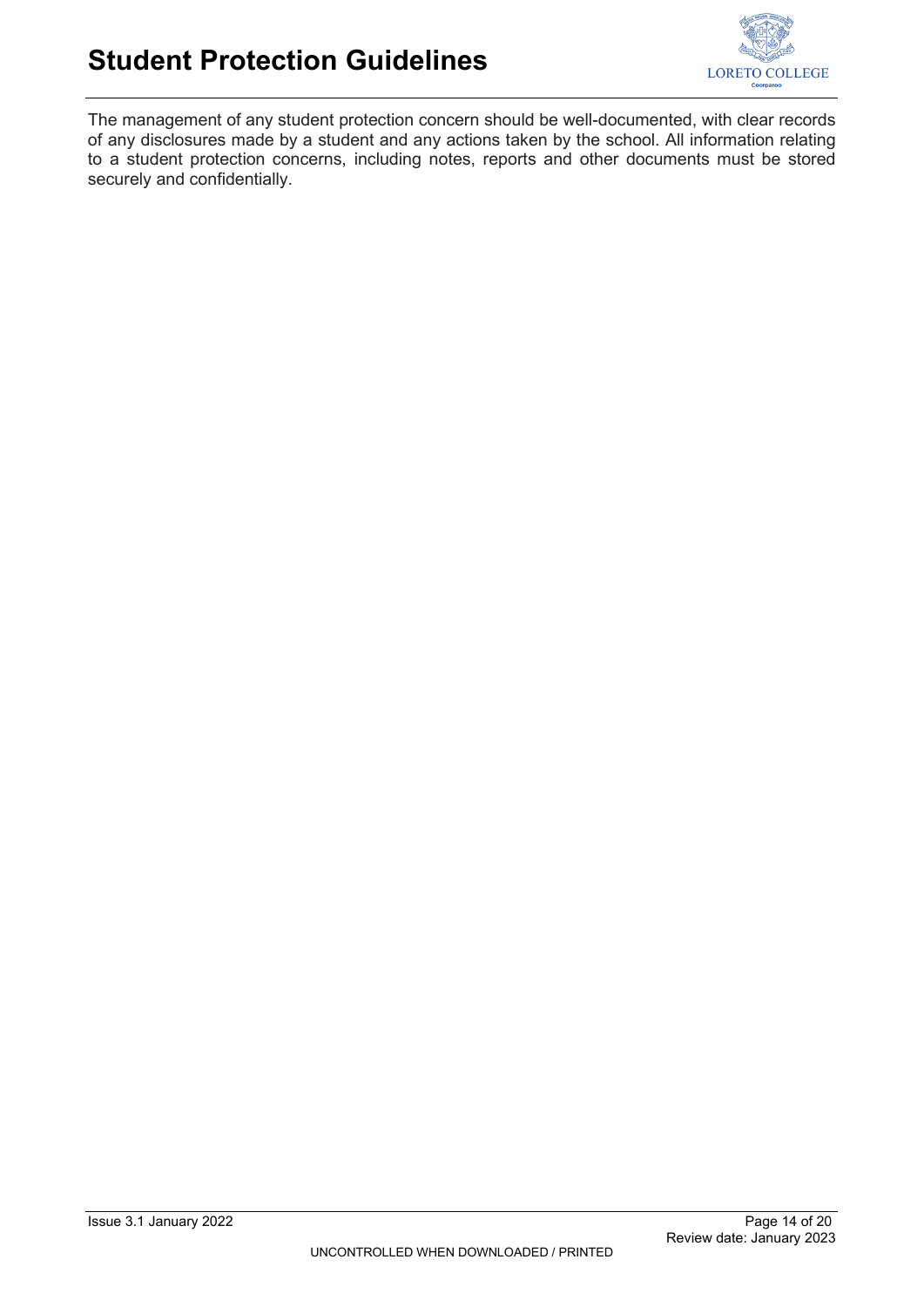

### **Will a student's family know I have made a report?**

A person who notifies the Department of Communities, Child Safety and Disabilities around a suspicion that a child has been, or is likely to be harmed (known as the "notifier") cannot be identified unless certain exceptions apply. Where a student protection report results in a criminal court proceeding, the report may form part of the prosecution's evidence, therefore the staff member who made the report may be required to give evidence. Consequently, student protection reports must be completed in an impartial, accurate and factual manner.

#### <span id="page-14-0"></span>*Information Sharing*  $8.1.1$

Within the school, information should not be shared around student protection matters with other staff members unless for a specific purpose under these processes, for example conferring with the Principal to determine whether a matter constitutes a reasonable suspicion of abuse or harm. Information may also be provided to staff members as part of ongoing support or risk management processes for a student.

There are a number of circumstances where a School Principal may be asked to share information, or be required to do so in order to support a student and their family:

- Under Part 4 of the *Child Protection Act 1999*, the Department of Communities, Child Safety and Disability Service may request information around a student who may be in need of protection. Such requests should be in writing, and clearly specify what information is requested. The Principal should keep clear records around what information was provided in response and ensure that any information is accurate and factual.
- A Principal, as a 'particular prescribed entity' under the *Child Protection Act 1999* may share information with certain service providers in order to obtain support for a student and their family. As best practice, any referral for support should be with the knowledge and consent of a student's parents or care-providers, however a Principal may refer to service providers such as [Family and Child Connect](http://familychildconnect.org.au/) or [Intensive Family Support Services](https://ifss.net.au/) without the prior consent of a parent or care-provider. These services will then seek the consent of the parent to engage them in providing support.
- Police may seek information from a Principal in relation to a law enforcement activity, for example in the investigation of a criminal offence, or in attempting to locate a missing child. Again, the Principal should keep clear records around what information was provided in response and ensure that any information is accurate and factual.

### <span id="page-14-1"></span>**9 Support and Referral Services**

When students and families receive support services early, it can avoid the escalation of concerns towards statutory intervention by the Department of Child Safety, Youth and Women or Police. Where a concern is identified that does not meet the threshold for a report to Department of Child Safety, Youth and Women or Police, or indeed where the outcome of a report is that no intervention by the authorities will occur, the Principal should consider any referral to appropriate support services:

### *Family and Child Connect*

Community-based intake and referral services, known as **'**[Family and Child Connect'](http://www.familychildconnect.org.au/index.asp) have been established across Queensland to provide an additional pathway for referring concerns about children and their families. Family and Child Connect provides information and advice to people seeking assistance for children and families where there are concerns about their wellbeing, and can connect families to local services. Families can also contact Family and Child Connect themselves for advice and help.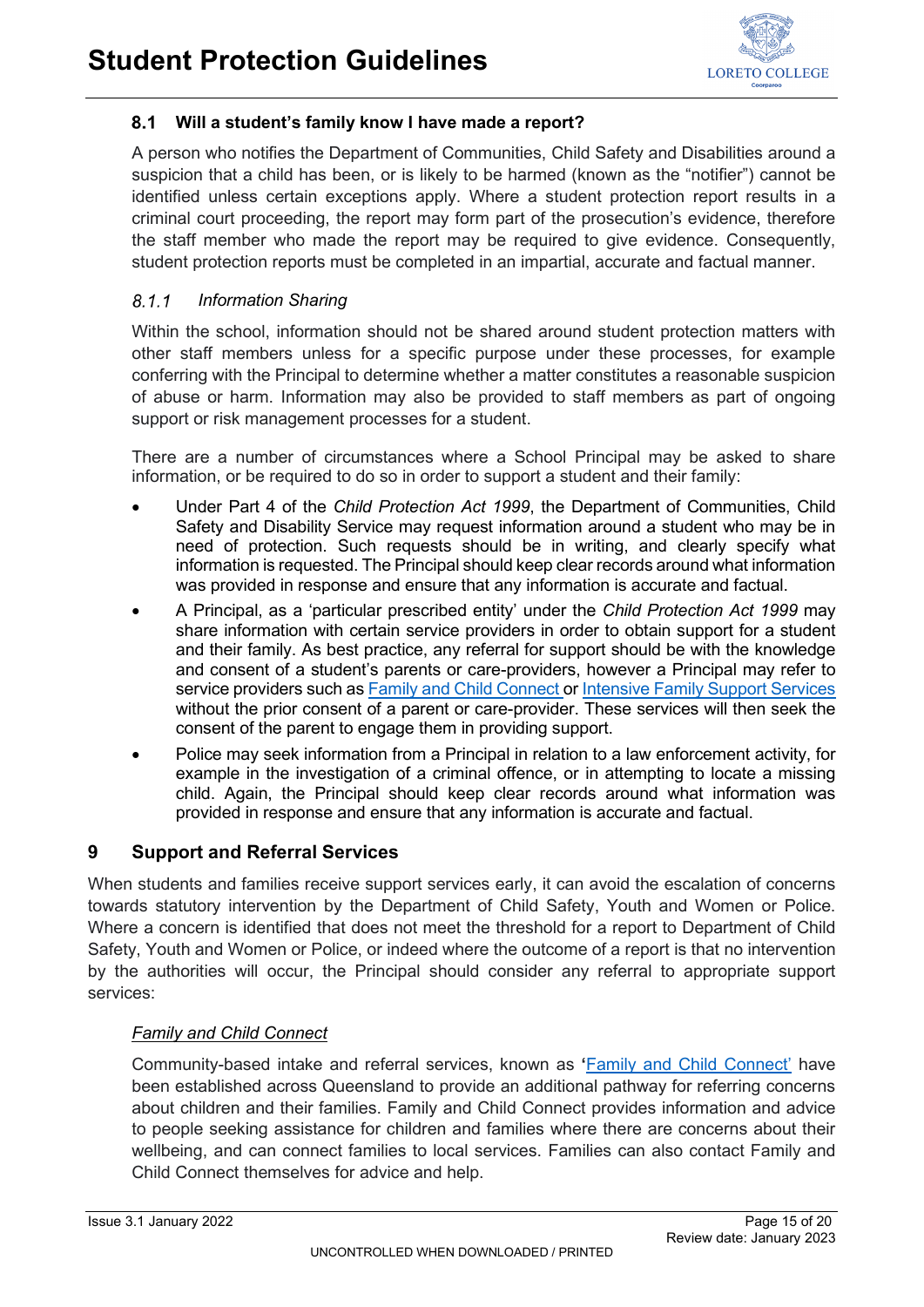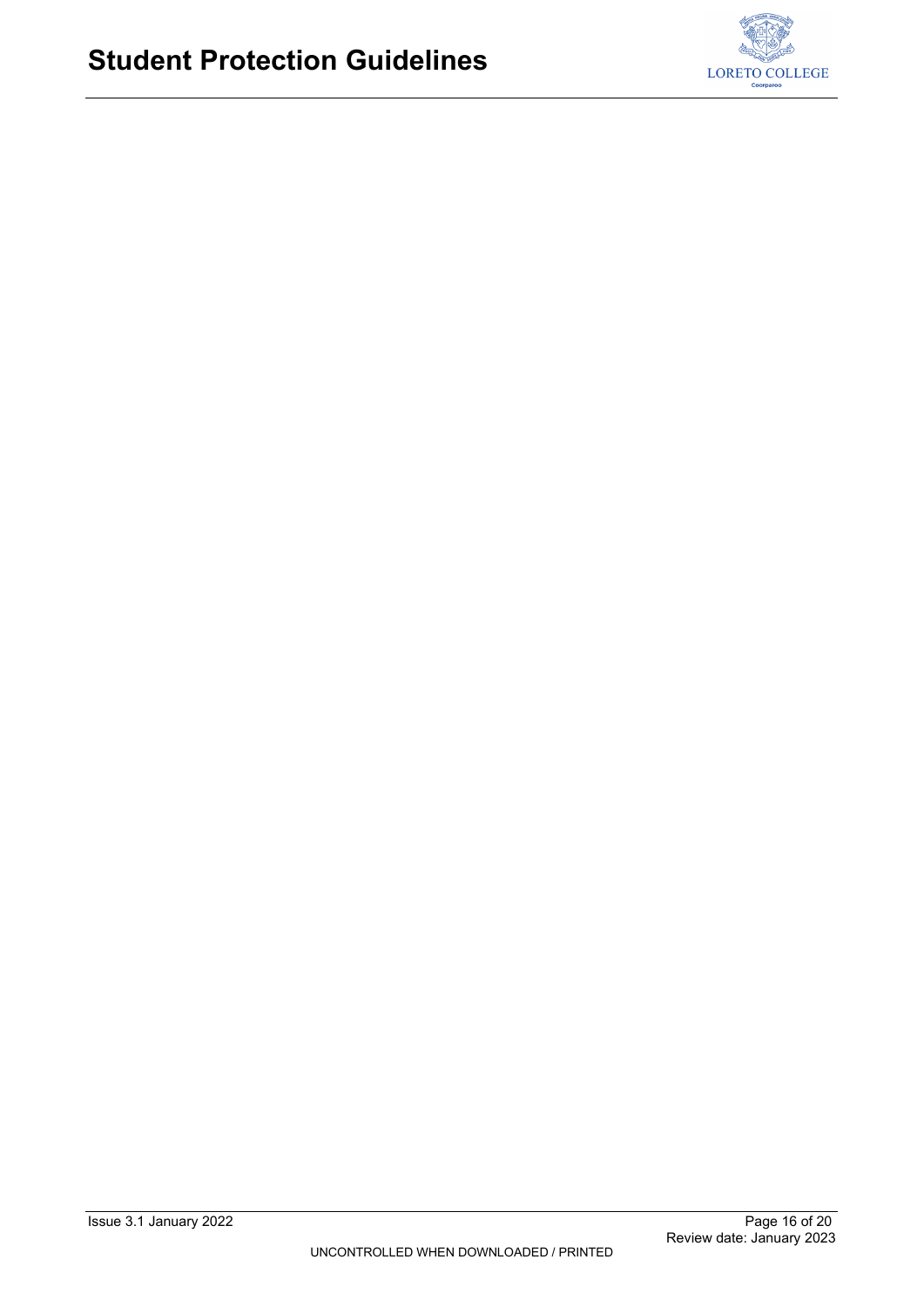

### *Intensive Family Support Services*

In addition to Family and Child Connect, Intensive family support services are funded services that provide family support delivered under a lead case management model to address multiple and/or complex needs and assist families to build their capacity to care for and protect their children.

Intensive family support services include:

- Intensive Family Support
- Referral for Active Intervention
- Aboriginal and Torres Strait Islander Family Support Services
- Fostering Families.

Information around making a referral to these services can be found via the *[Department of](https://www.csyw.qld.gov.au/child-family/protecting-children)  [Child Safety, Youth and Women](https://www.csyw.qld.gov.au/child-family/protecting-children) website*. Particular information around information sharing provisions for Principals are detailed in [Section](#page-14-0) 8*.*

### *Other referral options*

In some cases, it may be desirable to refer a family to a specific local service in the community, particularly where the family's needs are clearly identified. For example, a family may be in need of financial or housing support. The Queensland Family and Child Commission's [One](https://www.oneplace.org.au/)  [Place](https://www.oneplace.org.au/) website provides useful information about local services.

### *School based supports*

There are a number of options to support students at risk within the school environment that can be implemented in addition to any external referral, including:

- Referral to the school counsellor
- Engaging specific educational services to meet a student's needs
- Consideration of academic demands and providing flexible alternatives
- Identifying other school support staff, including pastoral care options and peer support
- Implementing risk management plans, particularly involving situations between students
- Providing protective behaviours education to students, including safety planning.

### <span id="page-16-0"></span>**10 Understanding behaviour by a staff member a student considers to be inappropriate**

For the purposes of these processes, staff inappropriate behaviour includes (though is not limited to) any behaviour, including words, towards a student that is contrary to what is required of staff members under the Loreto College [Code](https://loretocollegecooparoo.sharepoint.com/sites/HumanResources/Shared%20Documents/Policies%20&%20Procedures/P1.05%20Professional%20Conduct%20Policy%20Draft%2011.9.18.docx) of Conduct.

Inappropriate behaviour by a staff member towards a student can by described in terms of *violations of professional boundaries*. These boundaries can be described as follows:

### *Physical Boundaries*

Exist to protect the body. Physical boundaries define appropriate physical contact between staff members and students in appropriate circumstances whilst respecting and responding to the physical needs of students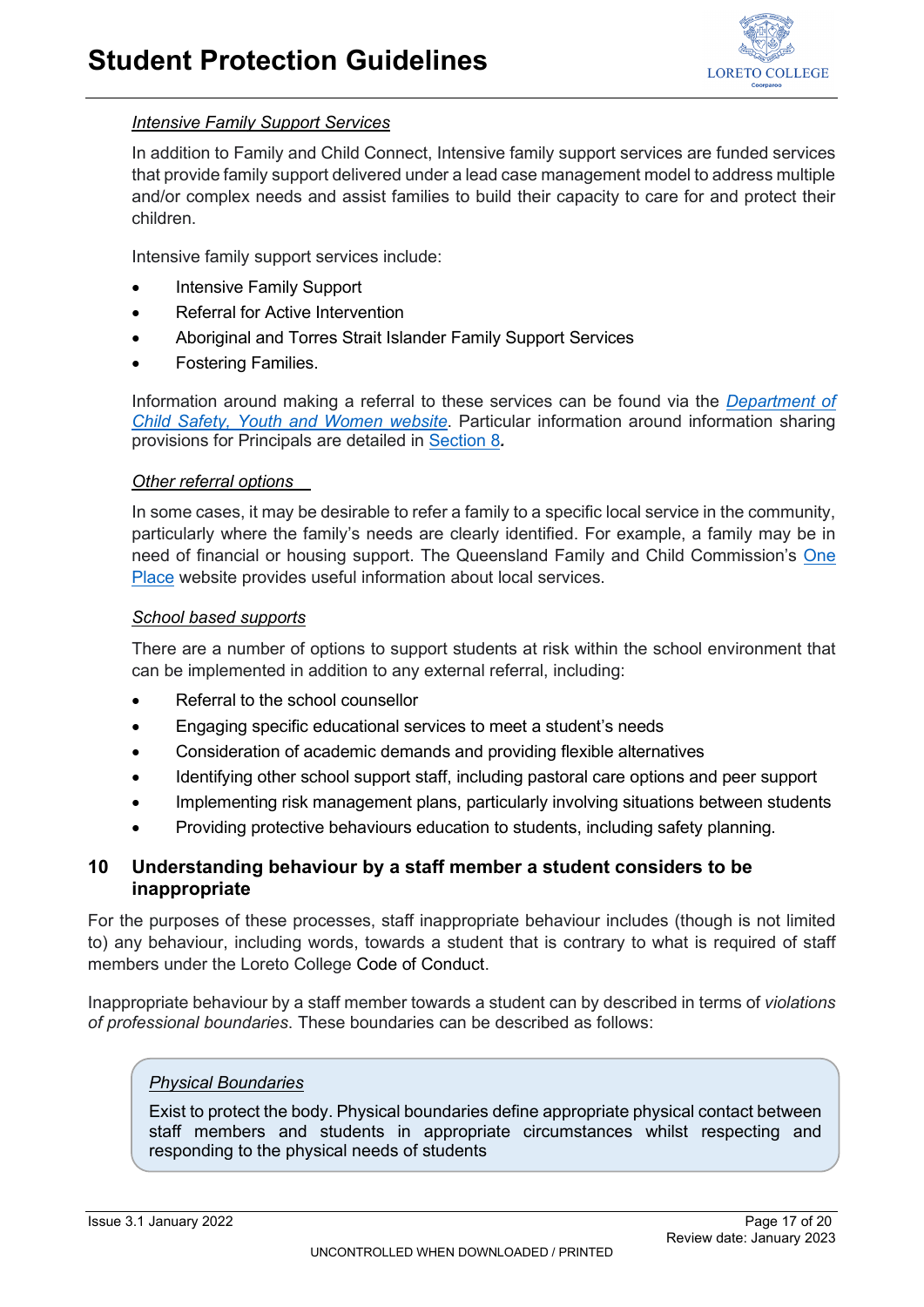

### *Emotional Boundaries*

Exist to protect feelings. Emotional boundaries determine the nature of appropriate professional relationships between staff members and a students in the context of respecting the emotional needs and wellbeing of students.

### *Behavioural Boundaries*

Exist to protect actions. Behavioural boundaries determine the appropriate behaviours expected of a staff member towards students, including respecting the rules of the Catholic School Authority or School

### **Examples of Boundary Violations\***

<span id="page-17-0"></span>\*See also The [Professional Boundaries: A Guideline for Queensland Teachers](file://qcec.qld.edu.au/Data/Corporate%20Services/Student%20Protection/CROSS%20SECTORIAL%20PROCESSES/The%20Professional%20Boundaries:%20A%20Guideline%20for%20Queensland%20Teachers) as published by the **QCT** 

| <b>Physical Boundary Violations</b>                                                                                                                                                                                                                                                                                                                                                                                                                                                                                                                                                                                                                                                 | <b>Emotional Boundary</b><br><b>Violations</b>                                                                                                                                                                                                                                                                                                                                                                                                                                         | <b>Behavioural Boundary Violations</b>                                                                                                                                                                                                                                                                                                                                                                                                                                                                                                                                                                                                                                                                                                                                                                                                                                             |
|-------------------------------------------------------------------------------------------------------------------------------------------------------------------------------------------------------------------------------------------------------------------------------------------------------------------------------------------------------------------------------------------------------------------------------------------------------------------------------------------------------------------------------------------------------------------------------------------------------------------------------------------------------------------------------------|----------------------------------------------------------------------------------------------------------------------------------------------------------------------------------------------------------------------------------------------------------------------------------------------------------------------------------------------------------------------------------------------------------------------------------------------------------------------------------------|------------------------------------------------------------------------------------------------------------------------------------------------------------------------------------------------------------------------------------------------------------------------------------------------------------------------------------------------------------------------------------------------------------------------------------------------------------------------------------------------------------------------------------------------------------------------------------------------------------------------------------------------------------------------------------------------------------------------------------------------------------------------------------------------------------------------------------------------------------------------------------|
| pushing<br>pulling<br>grabbing<br>hitting<br>$\bullet$<br>poking shoving<br>shaking<br>throwing<br>$\bullet$<br>kicking<br>$\bullet$<br>pinching<br>$\bullet$<br>punching<br>$\bullet$<br>using physical force to<br>$\bullet$<br>ensure a child cooperates<br>holding or restraining a child<br>$\bullet$<br>(unless in imminent danger<br>of harm)<br>using an object (ruler, book,<br>whiteboard marker) to<br>manage a student<br>refusing biological<br>٠<br>necessities<br>applying painful or noxious<br>$\bullet$<br>conditions to a student<br>inappropriately touching or<br>$\bullet$<br>massaging a student<br>unnecessary or unwanted<br>$\bullet$<br>physical contact | Making inappropriate<br>comments about a student<br>and/or a student's family by:<br>shaming,<br>$\bullet$<br>embarrassing, humiliating<br>$\bullet$<br>using sarcasm<br>$\bullet$<br>making derogatory<br>$\bullet$<br>remarks, belittling<br>teasing<br>$\bullet$<br>unprofessional criticism<br>Exerting power over a student<br>through the use of:<br>intimidating behaviour<br>$\bullet$<br>fear<br>$\bullet$<br>threats<br>$\bullet$<br>moral pressure<br>Shouting at a student | Having inappropriate interactions<br>with a student through:<br>inappropriate use of social media<br>in relation to a student<br>phone calls, emails or texts to<br>$\bullet$<br>the student's personal email or<br>phone<br>gift giving or showing special<br>$\bullet$<br>favours<br>sharing secrets with a student<br>$\bullet$<br>disclosing inappropriate personal<br>$\bullet$<br>information to a student<br>inappropriate questioning of a<br>$\bullet$<br>student about personal and<br>private matters<br>engaging in social activities with<br>$\bullet$<br>students (with whom there is not<br>a declared personal relationship)<br>outside school<br>driving students without<br>$\bullet$<br>appropriate authority<br>visiting students at home without<br>appropriate authority<br>Using unprofessional language:<br>swearing at or in the presence of<br>a student |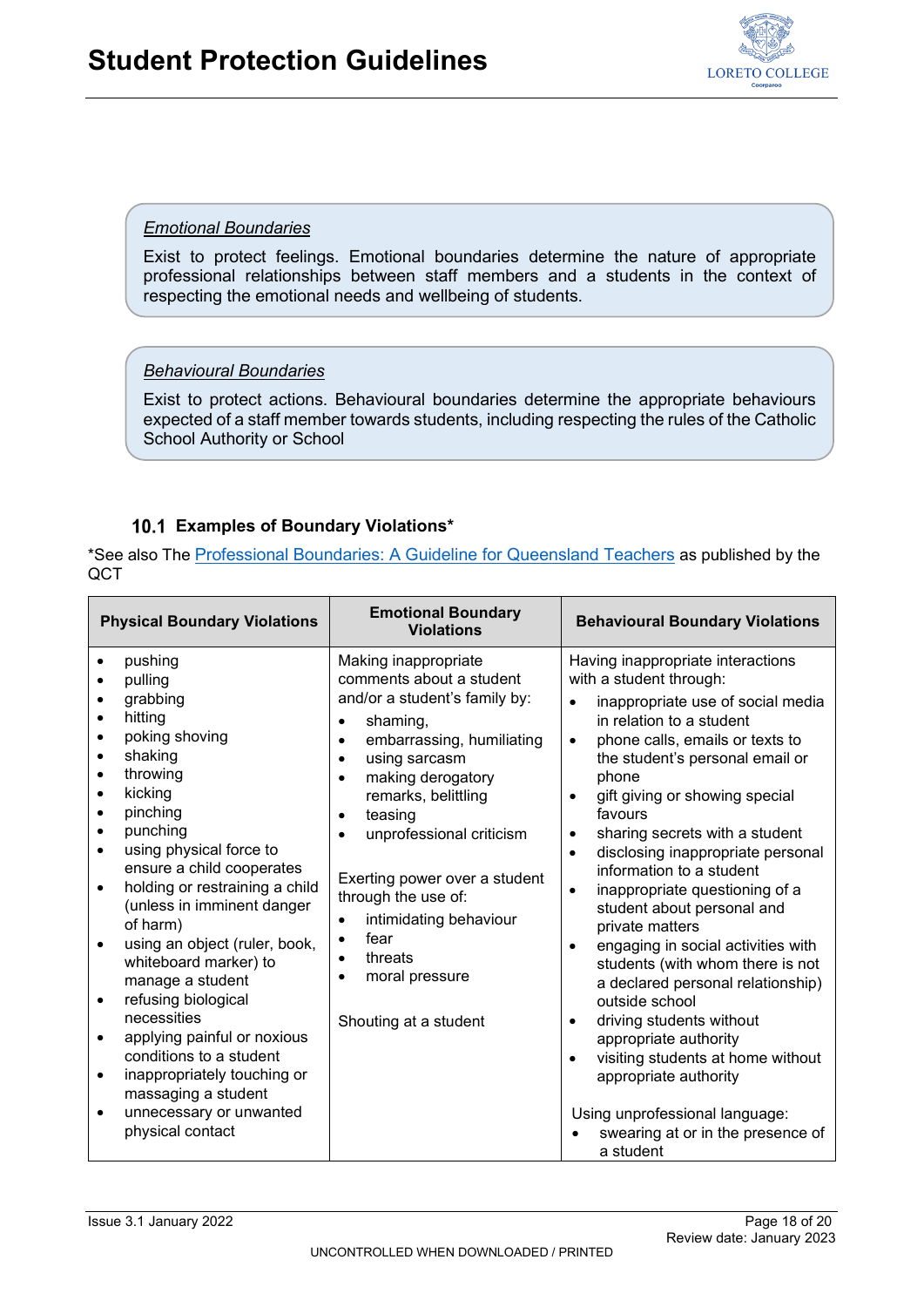

| making otherwise inappropriate<br>$\bullet$<br>comments to or in the presence<br>of a student                                                                                                                                                                                                                                                                                                                                                                                                                                                                                                                                                                                                                                                                                                                                                                                                                           |
|-------------------------------------------------------------------------------------------------------------------------------------------------------------------------------------------------------------------------------------------------------------------------------------------------------------------------------------------------------------------------------------------------------------------------------------------------------------------------------------------------------------------------------------------------------------------------------------------------------------------------------------------------------------------------------------------------------------------------------------------------------------------------------------------------------------------------------------------------------------------------------------------------------------------------|
| Failing to follow a school's behaviour<br>support policy and procedures:<br>unreasonable, unfair and/or<br>unjust disciplinary measures<br>the imposition of manifestly<br>unreasonable expectations or<br>excessive demands on a student<br>using inappropriate locations or<br>social isolation outside of the<br>school's behaviour support<br>guidelines as punishment<br>Using a personal device or private<br>email address to make contact with<br>a student (with whom there is not a<br>declared personal relationship or<br>appropriate authority)<br>Photographing a student other than<br>for an appropriate professional<br>reason Supplying substances to a<br>student (e.g. unauthorised<br>medication, tobacco, alcohol, illicit<br>drugs)<br>Exposing students to material that<br>contains adult content or themes that<br>is offensive or inappropriate to the<br>age and/or maturity of the student |

### <span id="page-18-0"></span>**11 Historical Allegations**

From time to time a person may contact Loreto College Coorparoo to report an historical matter of abuse or harm which relates to student or staff member of the College. The mandatory reporting processes outlined in the Student Protection Processes for Loreto College will apply if the allegation involves a current student. Where the allegation is against a current or former teacher, reporting obligations to the Queensland College of Teachers will apply under the provisions of the *Education (Queensland College of Teachers) Act 2005.*

Where mandatory reporting requirements do not apply, all staff members should respond pastorally and report historical matters to the Principal who will determine the appropriate action to be taken.

Where the person against whom an allegation is made is currently an employee of Loreto College Coorparoo, the Principal will carry out a risk assessment and a recommendation will be made to the Chair of the Board of Directors in relation to the staff member's employment. All mandatory processes will apply including reporting to the Queensland College of Teachers if applicable.

Where the person against whom the allegation is made is no longer an employee of Loreto College Coorparoo, the matter should be referred to the Director of the Office of Professional Standards Qld under the provisions of Towards Healing. All mandatory processes will apply including reporting to the Queensland College of Teachers if applicable.

Where the staff member is a cleric or member of a religious order, or was a cleric or member of a religious order at the time of the alleged behaviour, the Director of the Office of Professional Standards Queensland will be informed as soon as possible. The Principal will also ensure that the